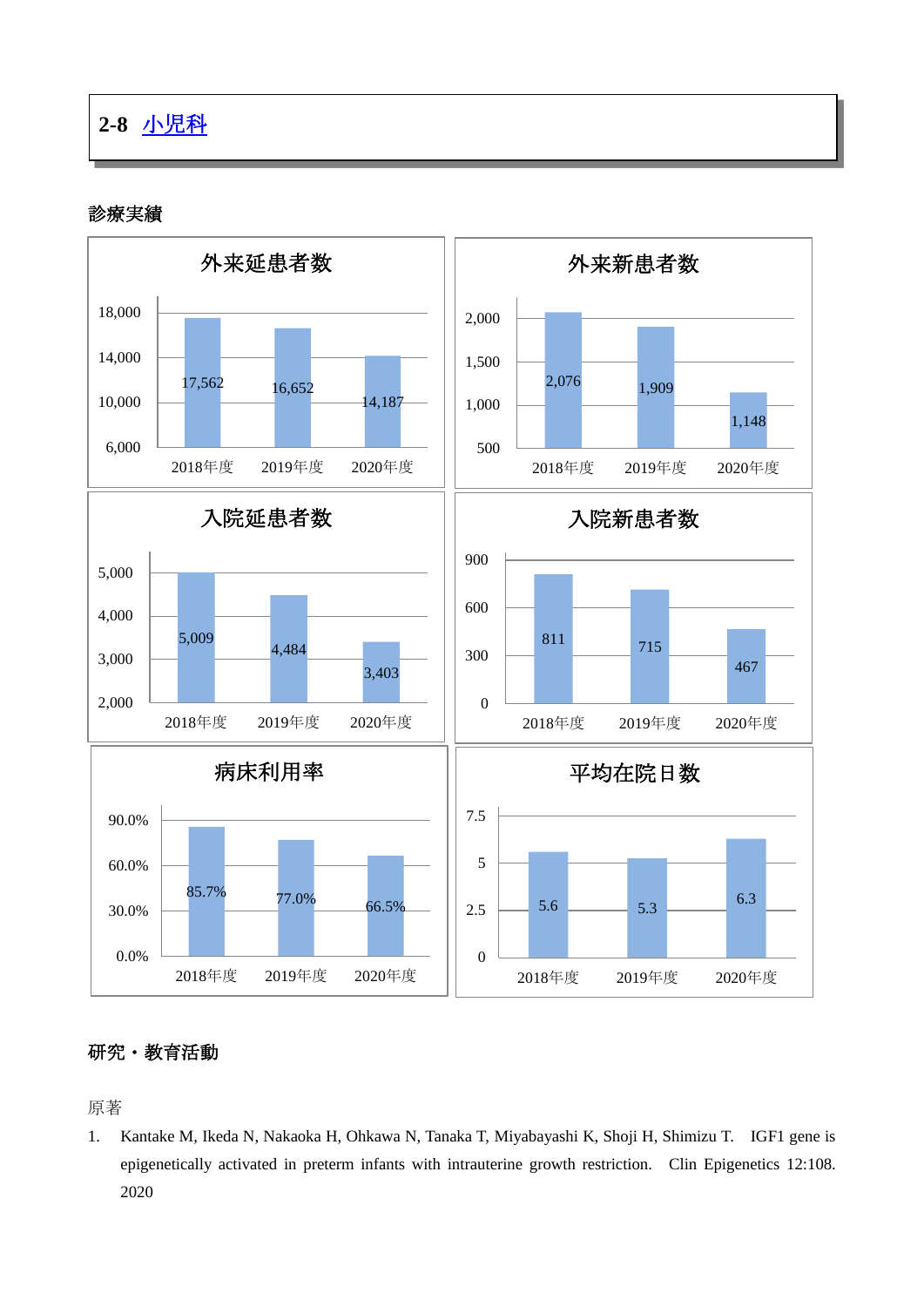- 2. Kantake M. Commentary of expertise on the epigenetic program during intrauterine development. J Data Mining Genomics Proteomics 11:229.2020
- 3. 馬場洋介,宮林和紀,寒竹正人,清水俊明. 早産·低出生体重児の食物アレルギー発症に関する検 討. アレルギーの臨床 40:321-326.2020
- 4. 羽根将之,馬場陽介,石田翔二,江原尚弘,宮林和紀,横倉友諒,稲毛英介,大塚宜一,清水俊明. 鶏卵摂取前に監査を認めた児の経過に関する検討. アレルギーの臨床 40:35-41.2020

総説

- 1. 馬場洋介,宮林和紀,寒竹正人,清水俊明. 早産·低出生体重児の食物アレルギー発症に関する検 討. アレルギーの臨床 40:73-78.2020
- 2. 馬場洋介. 小児における深頸部膿瘍の病態と免疫学的考察. 小児科 61:193-200.2020

講演

- 1. 有井直人. 重症心身障害児者の医療と支援について. 在宅重症心身障害児者対応多職種連携研修 会,伊東. 2020.2.8.
- 2. 有井直人. 様々な疾患とてんかんの鑑別. 静岡東部 Epilepsy Education Seminar online, Web 開催. 2020.11.10.
- 3. 馬場洋介. 食物アレルギーに対する経口免疫療法の実際. 順天堂大学第 45 回都民公開講座,東京. 2020.2.15.
- 4. 馬場洋介. 小児における炎症と 免疫応答のメカニズム. 静岡小児炎症免疫研究会, Web 開催. 2020.12.18.

学会発表

- 1. Baba Y, Miyabayashi K, Ishida S, Ebara T, Kojima M, Yamada H, Yoneyama T, Yokokura T, Yamazaki S, Honjo A, Inage E, Kudo T, Ohtsuka Y, Shimizu T. A role of basophil activation and antigen specific antibody in sublingual immunotherapy for seasonal allergic rhinitis. JSA WAO Joint Congress 2020, Kyoto, Japan. Online. 2020.9.17.
- 2. 寒竹正人,池田奈帆,大川夏紀,宮林和紀,粟田健太郎,加護祐久,斎藤雪香,東海林宏道,清水 俊明. 在胎 32 週未満出生児における IGF1 遺伝子 P2 プロモーター領域メチル化の解析. 第 123 回 日本小児科学会学術集会,神戸(Web 開催). 2020.8.21-23.
- 3. 宮林和紀,馬場洋介,長谷川恵理,横倉友諒,稲毛英介,大塚宜一,寒竹正人,清水俊明. 小児ア レルギー性鼻炎に対する舌下免疫療法の検討-特異的抗体と好塩基球活性化の推移-. 第 123 回日本 小児科学会学術集会,神戸(Web 開催). 2020.8.21-23.
- 4. Miyabayashi K, Baba Y, Ishida S, Yoneyama T, Yamazaki S, Inage E, Kudo T, Ohtsuka Y, Shimizu T. Non-randomised controlled trial of systemic steroids for acute bronchial asthma attack in children. 第 57 回日本小児アレルギー学会学術大会,横浜(Web 開催). 2020.10.31-11.1.
- 5. 石田翔二,馬場洋介,宮林和紀,横倉友諒,稲毛英介,大塚宜一,寒竹正人,清水俊明. 加熱卵黄 による食物蛋白誘発性胃腸症の症状経過と好塩基球活性化の検討. 第 123 回日本小児科学会学術集 会,神戸(Web 開催). 2020.8.21-23.
- 6. 石田翔二,江原尚弘,宮林和紀,横倉友諒,馬場洋介. 加熱卵黄による食物蛋白誘発胃腸炎の症状